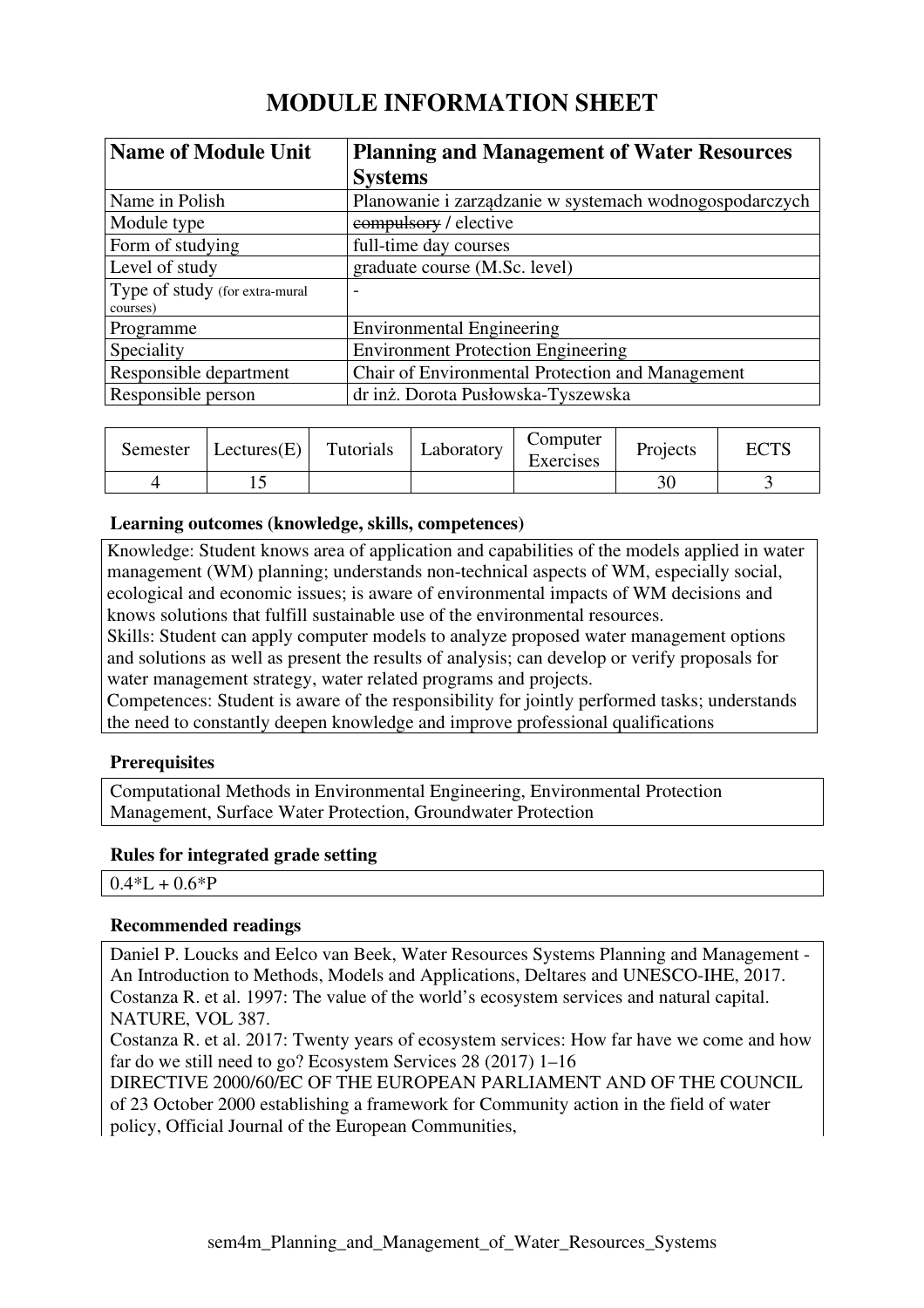22.12.2000 DIRECTIVE OF THE EUROPEAN PARLIAMENT AND OF THE COUNCIL of 23 October 2007 on the assessment and management of flood risks, Official Journal of the European Communities TEC Background Papers No.: 4, 9, 15, 18, 22, 24. Global Water Partnership Technical Committee (TEC)

# **Contents of lectures (syllabus)**

|                | <b>Topics</b>                                                                                       | <b>Time</b>           | <b>Scope</b> |
|----------------|-----------------------------------------------------------------------------------------------------|-----------------------|--------------|
|                |                                                                                                     | (hrs.)                | (S / Ex)     |
| 1              | Review of ccontemporary water management problems, systemic<br>approach to water management.        | $\mathcal{D}_{\cdot}$ | S            |
| $\overline{2}$ | Basic technical and natural measures in water management.                                           |                       | S            |
| 3              | Instruments in managing water resources.                                                            |                       | S            |
| $\overline{4}$ | Planning process – principles and methods of integrated water<br>management                         | $\mathfrak{D}$        | S            |
| 5              | Hydrologic, hydraulic and balance models to support planning<br>analysis.                           | $\mathcal{D}_{\cdot}$ | S/Ex         |
| 6              | Environmental flows as a tool for aquatic and water dependent<br>ecosystems' protection.            | $\overline{2}$        | S            |
| 7              | Wetlands – hydrology, management and protection                                                     | $\overline{2}$        | Ex           |
| 8              | Economic issues including environmental costs, ecosystem services<br>and cost allocation.           | $\mathfrak{D}$        | Ex           |
| 9              | Integrating ecological, social and economic issues for sustainable<br>solutions in water management |                       | S            |
|                | <b>Total</b>                                                                                        | 15                    | hours        |

S – topics listed in the legal study programme standards from 12.07.2007 Ex – extended topics

#### **Lecturers**

dr inż. Dorota Pusłowska-Tyszewska

#### **Assessment method**

Test

# **Contents of guided projects**

|                             | <b>Topics</b>                                                       | <b>Time</b>                 | <b>Scope</b> |
|-----------------------------|---------------------------------------------------------------------|-----------------------------|--------------|
|                             |                                                                     | (hrs.)                      | (S / Ex)     |
|                             | Stakeholders' participation in the planning of water management     |                             | Ex           |
|                             | projects (part 1).                                                  |                             |              |
| $\mathcal{D}_{\mathcal{L}}$ | Defining environmental flows with selected methods.                 | 4                           | S            |
| 3                           | Developing water management strategy for a catchment – use of       | 18                          | S/Ex         |
|                             | hydrologic and/or water balance models.                             |                             |              |
| $\overline{4}$              | Allocation of costs between users exploiting the same resources (or | $\mathcal{D}$               | S            |
|                             | installation).                                                      |                             |              |
| 5                           | Defining Ecosystem Services                                         | $\mathcal{D}_{\mathcal{L}}$ | Ex           |
| 6                           | Stakeholders' participation in the planning of water management     | $\mathcal{D}_{\mathcal{L}}$ | Ex           |
|                             | projects (part 2).                                                  |                             |              |
|                             | <b>Total</b>                                                        | 30                          | hours        |